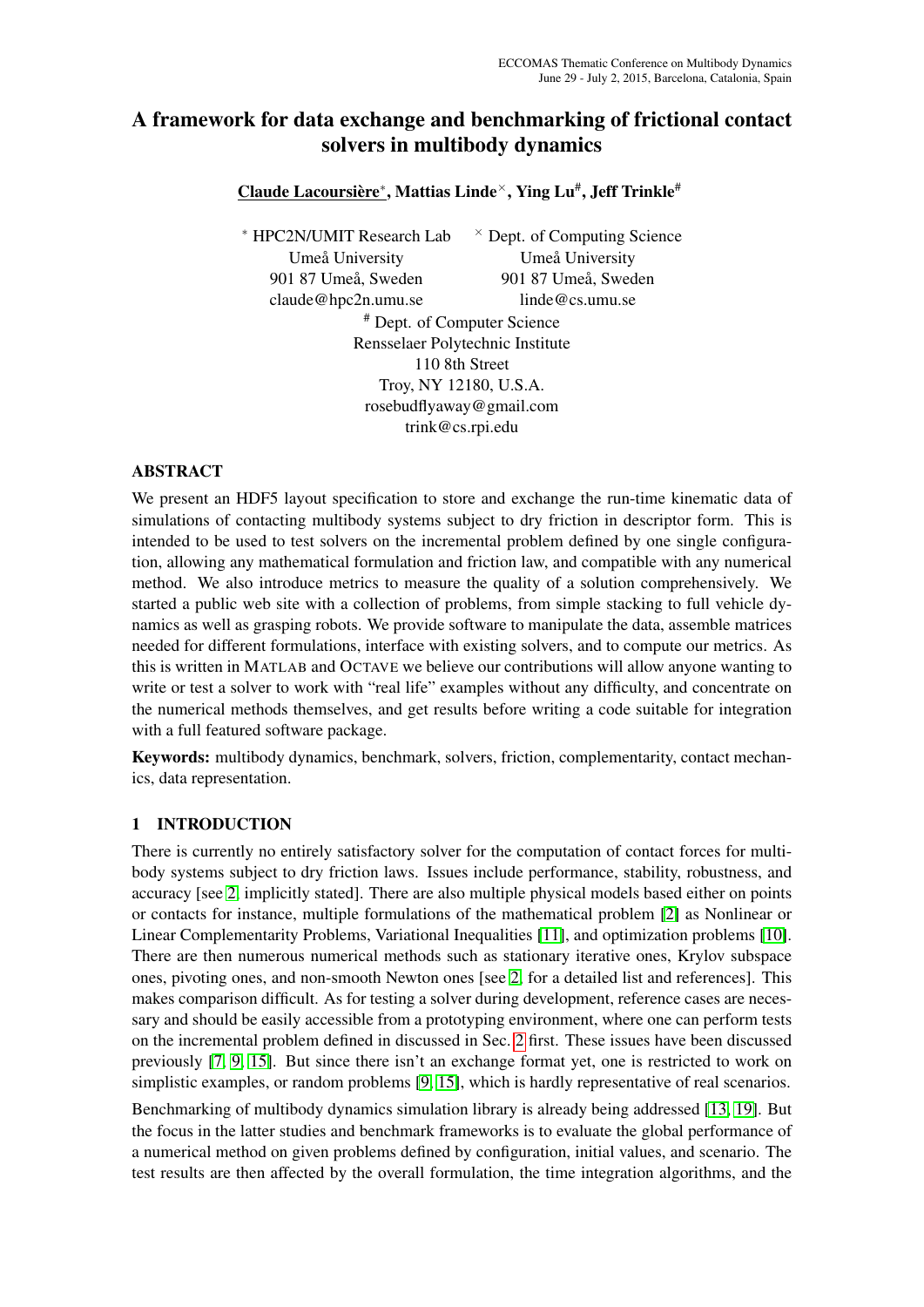numerical methods used for solving forces and accelerations as well. As useful as this is, this is, we are consider with a different aspect of benchmarking.

Solver evaluation should be focused on the computation of forces and accelerations for the incremental problem, needed at any one stage of a time integration method. It is thus useful to have access to numerical kinematic data instead of having to write a simulation library or linking to one to access realistic scenarios. This is a radical difference from the exchange mechanism described in the last paragraph. With raw data, one can work with scripting languages and their libraries, such as MATLAB, OCTAVE, or PYTHON to name but three. This is the strategy we present here. Our datasets contain numerical values of mass matrices, Jacobians, velocities, forces, etc., for the descriptor form of the equations of motion. This data can then be processed easily by the aforementioned software tools without writing any interfacing code.

The interfaces to solver involve only matrices, vectors, and scalars, which are all naturally supported. This data can be rearranged and adapted to the need of any solver, existing ones in particular, which can then be used via plugins for the tools mentioned and others. Rearrangement includes transforming to dense matrices from sparse ones, using row or column major matrices, using saddle point formulations or computing the Delassus operator, for instance. The exchange mechanism we chose is HDF5 since it is natively supported by a plethora of data analysis and scripting software suitable for numerical computations.

A large collection of reference problem sets can then be generated easily with only a few simulation libraries which can write in this format, or whose output files can be converted to same if all the data is available. This is more general than declarative exchange formats at least for the incremental problem, since it is irrelevant at the numerical level whether a given Jacobian corresponds to a screw or tripode joint. Only numerical values are relevant for a solver.

By limiting the contact descriptions to points and normals, the user is free to choose the representation of contact manifolds. We believe that our datasets represent the lowest common denominator from which any formulation of the contact problem and any friction law can be expressed, and the data layout can be adapted to any type of solver designed for the descriptor form of the equations of motion. This contrast with a similar effort FCLIB [\[1\]](#page-8-5) which represents one specific problem formulation in one specific matrix form. This is ill-suited for stationary iterative methods for instance, as they need original contact information unavailable FCLIB.

Performance metrics are needed to develop better solvers but are currently deficient. These must match computed solutions against the chosen physical model in a detailed and comprehensive way. Metrics are also needed provide a global statistical picture of the quality and performance of a solver on a large number of problems, and visualization tools or templates are needed to present this information.

The rest of the paper covers the definition of the incremental problem in Sec. [2,](#page-1-0) and the specification of the datasets in Sec. [3.](#page-3-0) The analysis pipeline is introduced in Sec. [4,](#page-4-0) with simple usage examples. Quality metrics are defined in Sec. [5.](#page-5-0) We present experimental results using our tools in Sec. [6](#page-5-1) with discussion in Sec. [7](#page-7-0) and conclusions in Sec. [8.](#page-7-1)

#### <span id="page-1-0"></span>2 Problem definition

We consider the incremental problem of computing constraints and contact forces for a planar or spatial multibody system subject to dry frictional contacts. This is solved at any stage of a numerical time integration method. We concentrate on the spatial case in what follows for brevity.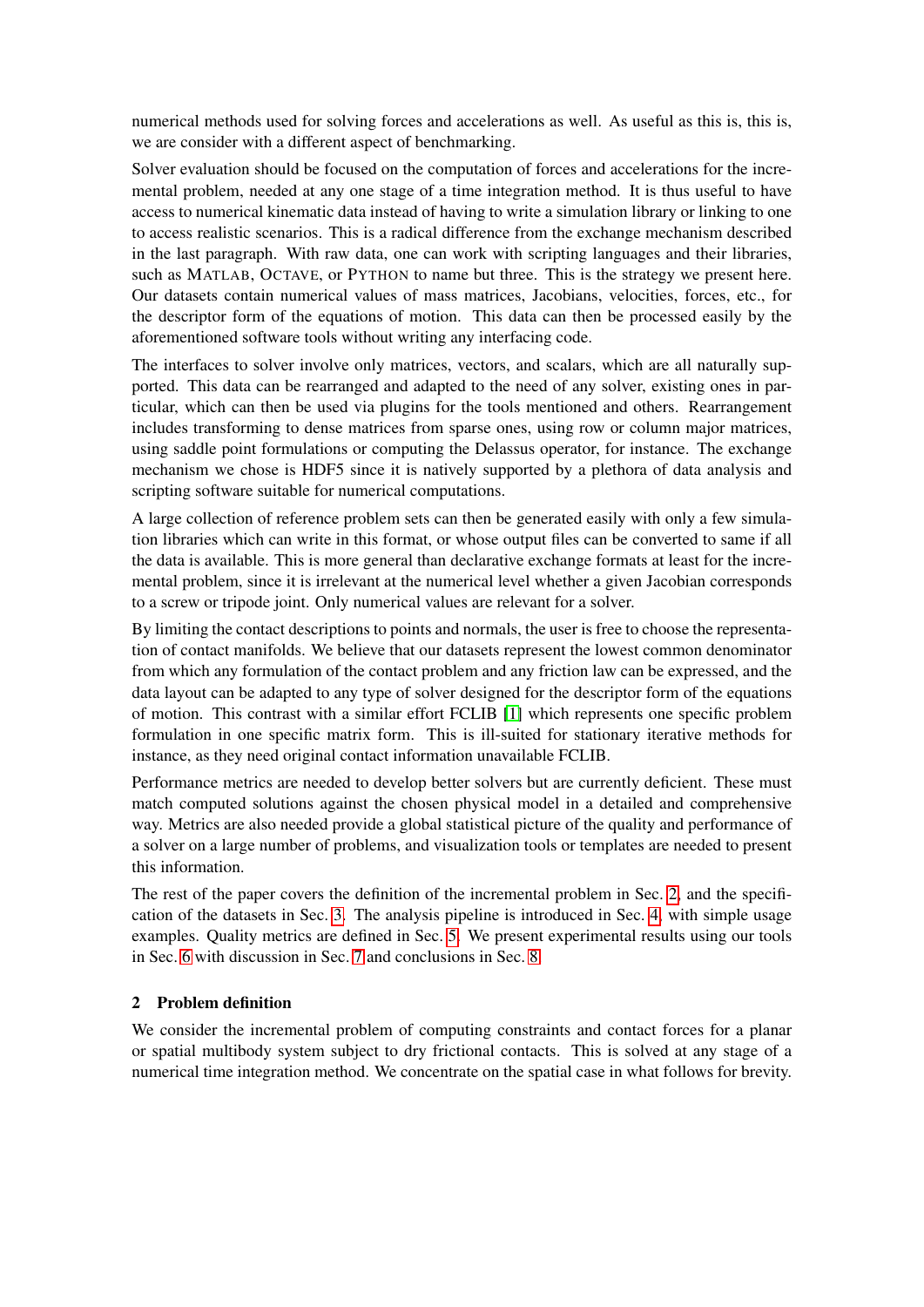<span id="page-2-0"></span>In descriptor form, this can be formulated as follows:

$$
\mathbf{M}\mathbf{\bar{v}} = \mathbf{G}^T \lambda + \mathbf{N}^T v + \mathbf{D}^T \beta + \mathbf{a}
$$
  
\n
$$
\mathbf{G}\mathbf{\bar{v}} = \mathbf{b},
$$
  
\n
$$
\mathbf{N}\mathbf{\bar{v}} \ge \mathbf{c}, \quad v \ge 0, \text{ and } v \cdot (\mathbf{N}\mathbf{\bar{v}} - \mathbf{c}) = 0,
$$
  
\n
$$
\mathcal{F}(\mathbf{\bar{v}}, v, \beta) = \text{true}.
$$
 (1)

Bold face is used for vectors and matrices, the latter in upper case,  $(\cdot)^T$  is the transpose operator. Definitions follow.

The unknowns are the increment velocity vector  $\bar{v}$ , the multipliers  $\lambda$ ,  $v$ , and  $\beta$  correspond to constraint, normal and tangent forces, respectively, according to  $G^T\lambda$ ,  $N^T v$  and  $D^T\beta$ , respectively. The unknowns are to be computed so they satisfy a chosen friction law,  $\mathscr{F}(\bar{v}, v, \beta) =$  true, with any numerical method chosen by the user of the dataset.

Quantities contained in or derived from the datasets are as follows.

The system's mass matrix  $M(q)$  is in represented in inertial frame, including inertia tensors, and depends on the generalized coordinates q which include quaternions for rotations. They are related nonlinearly to the generalized velocities **v** via a matrix  $E(q)$  so that  $\dot{q} = E(q)v$ . The generalized velocity v is expressed in Cartesian coordinates, and includes translational and angular components.

The Jacobian matrix **G** corresponds to linearized equality constraints  $g(q) = 0$  so that  $\dot{g}(q) = Gv$ . The constraint definition is irrelevant for the computation of the incremental problem, but we do provide the value of  $g(q)$  in the data file, allowing for constraint violation.

Vectors a,b, and c depend on the chosen time discretization and stepping model, and are computed from the stored velocities, gaps and other information in the dataset according to the chosen model.

Matrix N projects the generalized velocities onto the normal bundle of the manifold  $\chi(\mathbf{q}) = 0$ , and D projects to the tangent bundle of same. The definition of the manifold is left to the user using the point-wise contact information found in the dataset. This means that the two matrices, N and D are not included in the files. The definition of N must satisfy  $\dot{\chi} = Nv$ , meaning that the incremented gap would then be  $\bar{\chi} = \chi(\mathbf{q}) + hN\bar{\mathbf{v}}$ , where *h* is the time increment.

The complementarity condition on the third line of Eqn. [\(1\)](#page-2-0), where inequalities are understood component-wise, means that separating contacts corresponds to components  $\chi^{(j)}(\mathbf{q}) > 0, j =$ 1,2,...,*n*<sub>contacts</sub> have zero normal forces. Other contacts have positive normals. Since penetration  $\chi^{(j)}(\mathbf{q})$  can occur due to numerical errors, the vector **c** is included for generality, and would be computed and used to adjust for penetration error according to a given stepping scheme.

The friction law is represented by a function  $\mathcal{F}(\bar{v},v,\beta)$  and its definition is left to the user.

We believe that the incremental problem defined in Eqn. [\(1\)](#page-2-0) covers all models expressed in the descriptor form, for linearized constraints.

We left out joint friction and rheonomic constraints in Eqn. [\(1\)](#page-2-0) for brevity but these are supported by the dataset specification.

Friction models based on position projection such as the Paoli-Schatzman scheme [\[22,](#page-9-3) [23,](#page-9-4) [24\]](#page-9-5) are based on three step recurrences

$$
\mathbf{q}_{k+1} \leftarrow \Phi(\mathbf{q}_k, \mathbf{q}_{k-1}),\tag{2}
$$

where *k* is the discrete time and  $\Phi$  is a mapping. This is also compatible as long as it is possible to invert the mapping  $\Phi$  using the coordinates  $q_k$  and velocities  $v_k$ . The datasets contain enough information to represent these as well.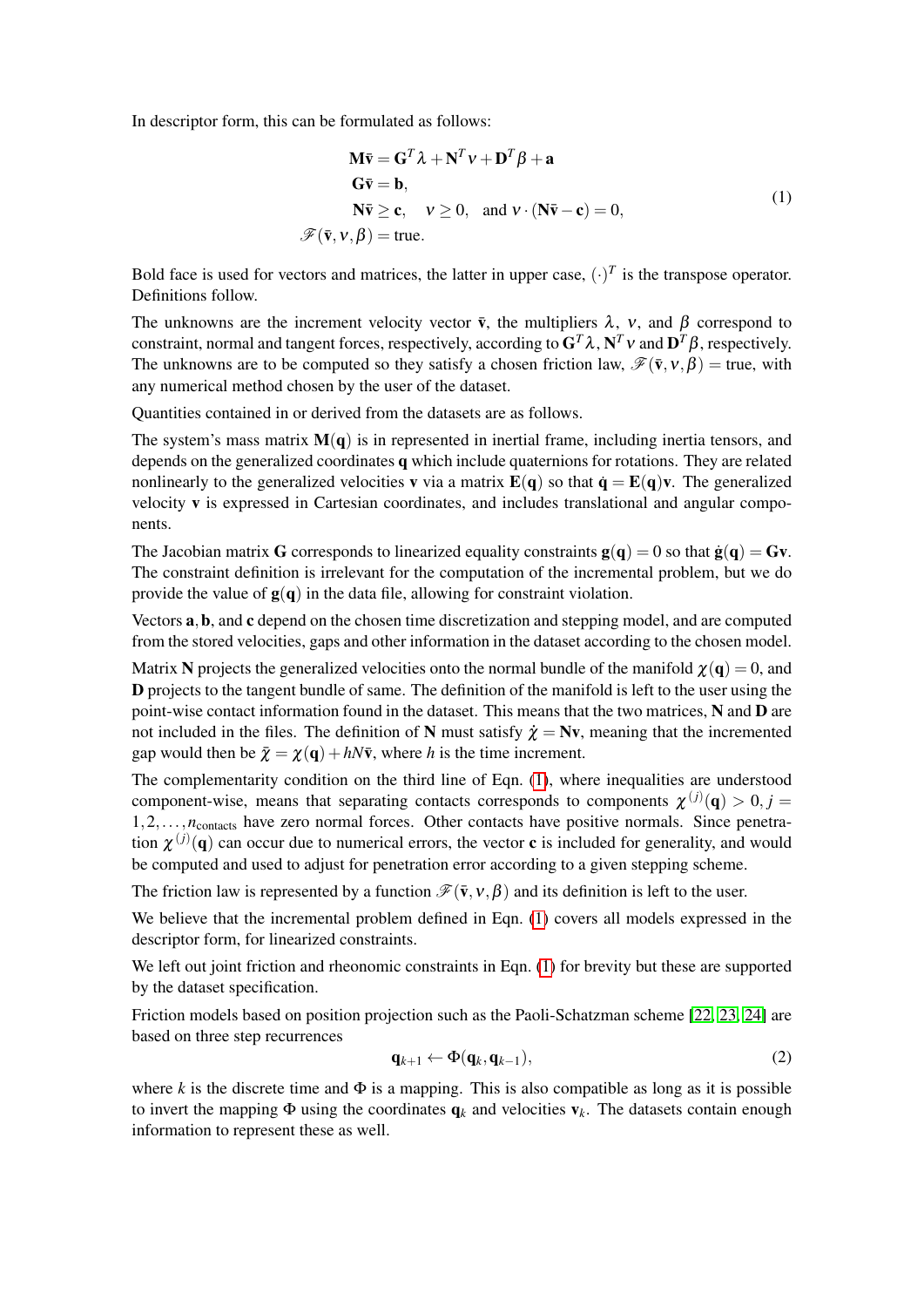<span id="page-3-1"></span>

Figure 1: The layout of the HDF5 specification, excluding optional data.

### <span id="page-3-0"></span>3 DATASET SPECIFICATION AND HANDLING

We previously described the layout of the required kinematic data in the Hierarchical Data Format 5 (HDF5) [\[18\]](#page-9-6) and started to collect problem sets on our webpage [\[20\]](#page-9-7). An almost complete description of the hierarchical specification implemented with HDF5 is described in Fig. [1,](#page-3-1) excluding optional, non-essential data. A more technical description is published on our website.

The Jacobian matrix G is stored explicitly in block-packed format, with two blocks per constraint, one block per constrained body. The number of rows is the number of individual equations, e.g., three for a ball joint, five for a hinge. An extension in preparation will cover constraints with more than two bodies. This contains no reference to the type of joint it is associated with.

Body variables such as mass, inertia tensor, position, velocity, angular velocities and forces are stored body-wise. This means that assembly is necessary if one wants the corresponding systemwide variables. The reason is that stationary iterative methods as well as Krylov subspace ones operate directly on individual bodies and individual constraint Jacobian blocks or individual rows. There lies one of the advantages of this specification when compared to that of FCLIB [\[1\]](#page-8-5).

The normal and tangent Jacobians, N and D, are not stored at all in the data file as illustrated in Fig. [1.](#page-3-1) Instead, the user constructs these from contact points and normals according to the chosen representation of the contact manifold. This allows for point-wise or surface-wise models. One can also polygonize the Coulomb friction cone[\[26\]](#page-9-8), or include the Contensou effects [\[16\]](#page-9-9). The contact data also allows for geometric analysis, for contact reduction for instance.

Optional contact information includes tangent vectors  $t<sub>u</sub>, t<sub>v</sub>$  which span the local contact surface which can be used to model anisotropic friction, in which case additional friction coefficients can be stored.

The generality of this specification is discussed further in Sec. [4.](#page-4-0)

The datasets comes from simulations which write "frames" – kinematic data – at selected time steps. A file can contain datasets from any number simulations, and each simulation containing any number of frames, each frame containing the data for one time step. The datasets are then loaded in the analysis environment and assembled in suitable form to be processed by a solver. Also included is a "manifest" for each simulation which describes the origin of said, along with any information relevant to reproduce same, though only a few descriptive words are required. An image can and should also be inserted. We are now defining keywords which should be present for use in plotting. This layout makes it easy to curate datasets since few files are involved and since they are selfdescribing. The format allows for any extension so that one could, for instance, include solutions in the datasets themselves so that with good management, these files could accumulate a wealth of information.

Instrumenting an existing simulation library is relatively simple. We provide a minimal C++ interface to HDF5 which hides the complexity of the standard HDF5 API for the needs at hand. We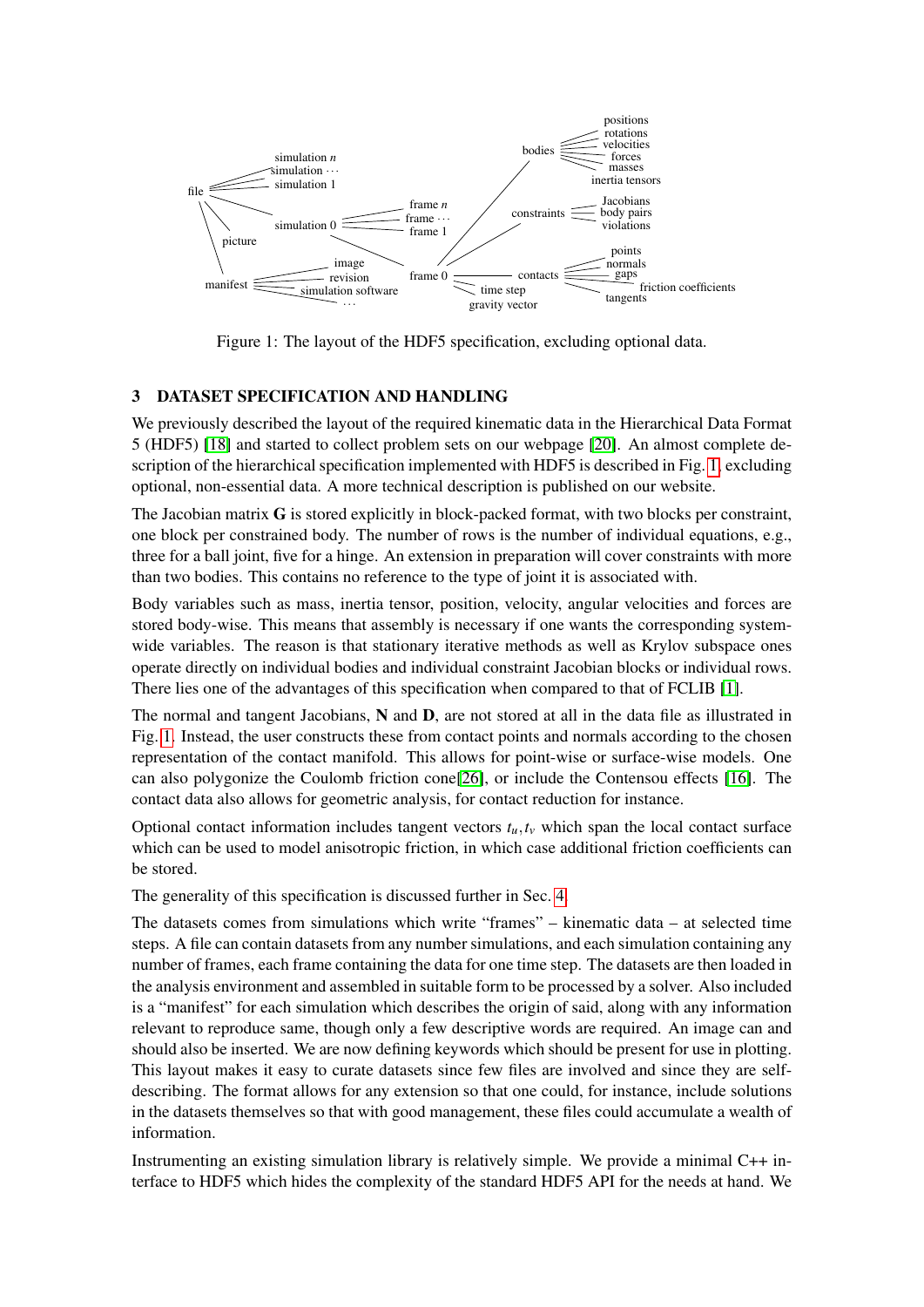also provide a plugin for ODE [\[25\]](#page-9-10). Since ODE is integrated in Gazebo [\[12\]](#page-8-6), widely used for robotics simulations, and is also integrated with V-Rep, also designed for robotics, a multitude of datasets can be generated with very little effort. Datasets can also be produced with AgX, a commercial multibody dynamics code[\[5\]](#page-8-7), as well as the RPI-Matlab Simulator [\[27\]](#page-9-11). Other libraries can presumably store this kinematic data in which case conversion to our format requires straight forward scripting. We understand that introducing HDF5 write functionality in an existing library is intrusive, be it easy. In the worst case scenario, one would use an sufficiently expressive instrumented simulation library to obtain data for an example of interest, and this connects with the other benchmark efforts [\[13\]](#page-9-1).

#### <span id="page-4-0"></span>4 ANALYSIS PIPELINE

Using the information in the dataset described in Sec. [3](#page-3-0) it is possible to assemble the matrices needed to solve any of the formulations of the dry friction problem [\[3\]](#page-8-8). We provide scripts to construct the most commonly used ones. From that point, any solver which has an interface for or is written in MATLAB can be immediately tested using our toolchain. The same goes for OCTAVE. For instance, we wrote scripts to produce GAMS files using the GDXMRW utilities, and this alone opens the door to a large number of solvers designed for general problems in mathematical programming. We wrote plugin code to link solvers found in the Siconos platform http://tinyurl.com/siconos, as well as for the Lemke [\[17\]](#page-9-12) solver found in MOBY [\[8\]](#page-8-9). We also provide script versions of solvers we wrote ourselves. All the software we wrote for this project is posted on our website. Python offers extensive HDF5 support so it should be easy to do the same.

As a usage example, one can, for instance, construct the LCP corresponding to the polygonized friction cone [\[26\]](#page-9-8) from the dataset found in a frame shown in Fig. [1,](#page-3-1) with a simple command:

 $\parallel$  [A, d] = h5\_build\_stap\_reduced (frame, n\_polygon\_sides);

yielding a matrix  $A$  and a vector  $d$  corresponding to the LCP

$$
0 \le z \perp Ax + b \ge 0. \tag{3}
$$

What the function does is construct all matrices in Eqn.  $(1)$  but with a special definition of N and D which is related to the polygonization, compute Schur complements, and assemble A in a suitable form.

A complete test an implementation of Lemke's algorithm [\[17\]](#page-9-12) on a simulation dataset would read as follows.

```
pivots = []; metrics = cell();
p = load ( ' problems . h5 ') ; % % file problems . h5 contains a dataset
for [ frame, key ] = p. simulation 00001;
  [A, q] = h5_build_stap_reduced (frame, n_polygon_sides);
  % % sol contains number of pivots and complementarity error
  [sol] = my_length(A, q);pivots = [ pivots ; sol . pivots ];
  metric = coulomb_metrics (frame, sol, n_polygon_sides);
  metrics {end + 1} = metric;
end
```
If that implementation came from an existing library, the sparse matrix A would be processed in the mex file my\_lemke and formatted suitably. After this, the data goes back through the mex file, information is packed into a struct. The coulom\_metric script will then analyze the solution and compute the different errors mentioned below in Sec. [5,](#page-5-0) as they apply this friction law. Other statistics would be presumably extracted. This simple script would then provide data for a large set of problems and potentially reveal anomalies not present in simple or random problems, but which would appear later in situ, at which point they are hard to isolate and understand.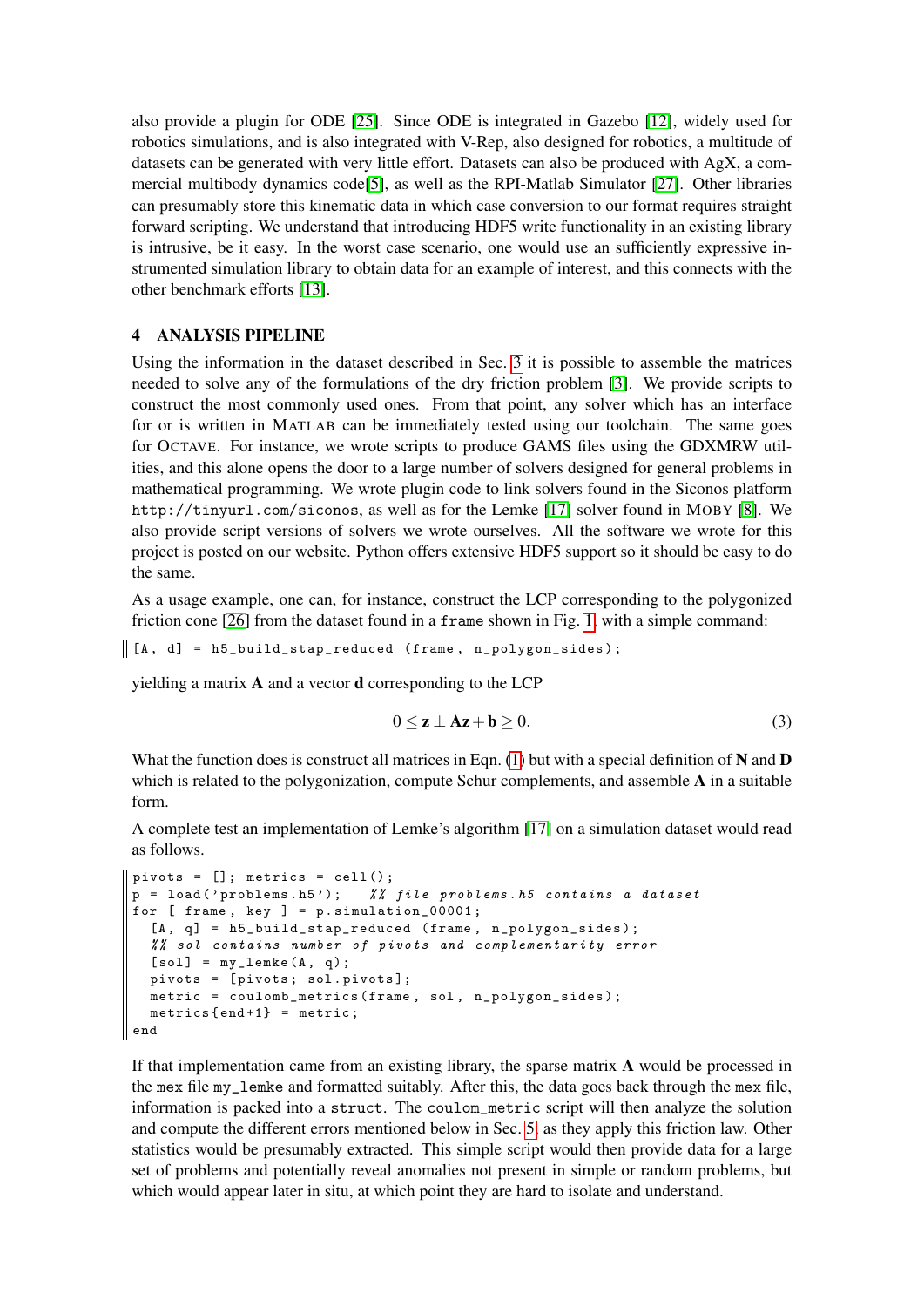Generating datasets does require instrumented libraries or converters and this is admittedly a limiting factor. But we have already produced very many of these covering a variety of configurations, including systems with joints and simpler stacking ones. We believe that even if only a few libraries were instrumented, the amount of available datasets would cover more than sufficiently many cases to stress test a solver, and detect any anomaly. Likewise, following a standard is always a challenge but since our goal is to maintain both the library and the supporting scripts, this should not be an issue for the end users, those who write and analyze solvers. In essence, the model we emulate here is that of the University of Florida Sparse Matrix Collection [\[6\]](#page-8-10), a collection with far more consumers, software developers, than application focused producers.

## <span id="page-5-0"></span>5 QUALITY METRICS AND STATISTICAL ANALYSIS

A good solution to a frictional problem should satisfy the friction law in all its details. The global error reported by a solver is an average and provides too little information. For instance, if a contact point is reported as sticking, the tangential velocity should be zero. The error for this should be the residual tangential speed or *creep*, and should identified separately. For grasping problems for instance, this is perhaps the most significant error. For a sliding contact, one needs to know whether or not the friction force opposes the velocity. To our surprise, we found that the computed friction forces are often *aligned* with the sliding velocity, corresponding to *negative* friction. A measure of error here is the misalignment between the two. One also needs to know whether or not the transition between stick and slip modes is captured properly. Penetration is nearly inevitable and this too deserves its own measurement. This still leaves the question of which norm to use, but we leave that open and stick to the two-norm herein.

It is also important to understand the difficulty of a given problem. It is our experience that problems involving sliding contacts are more difficult to solve and so we measure both the total number of resting contacts as well as the fraction of sliding ones.

We measure the following:

- total number of resting contacts
- number of sliding contacts
- global error as defined by a given solver
- nonpenetration error:  $\|\chi + hNv\|_2$  in the two norm, and *h* is the time step
- slide alignment error for each contact:  $\mathbf{t}^{(j)}\cdot\tilde{\mathbf{v}}^{(j)}$  $\frac{\mathbf{t}^{(j)} \cdot \tilde{\mathbf{v}}^{(j)}}{\|\tilde{\mathbf{v}}^{(j)}\| \|\mathbf{t}^{(j)}\|} + 1$ , and the two norm of these
- stick residual velocity error for static contacts:  $\|\tilde{\mathbf{v}}^{(j)}\|$
- cone satisfaction error:  $|\min(0, \mu^{(j)} \mathbf{v}^{(j)} ||\mathbf{f}^{(j)}||)|$ , and two norm of these
- anomalous friction:  $\left|\max(\mathbf{f}^{(j)} \cdot \tilde{\mathbf{v}}^{(j)} \|, 0)\right|$ , and two norm of these

Other metrics are related to the performance of different types of solvers as well as statistics for global evaluation on very large sets of problems are not presented here but are forthcoming.

#### <span id="page-5-1"></span>6 EXPERIMENTS

We chose only two experiments for illustrative purposes. Comprehensive analysis is beyond the scope of the present article.

We extracted problems from a simulation in which logs are dropped and pile up on an inclined plane at a sufficient angle to cause sliding. We also include results from a simulation of a wheel loader shoveling rocks, as used in virtual reality based operator training systems. Performance is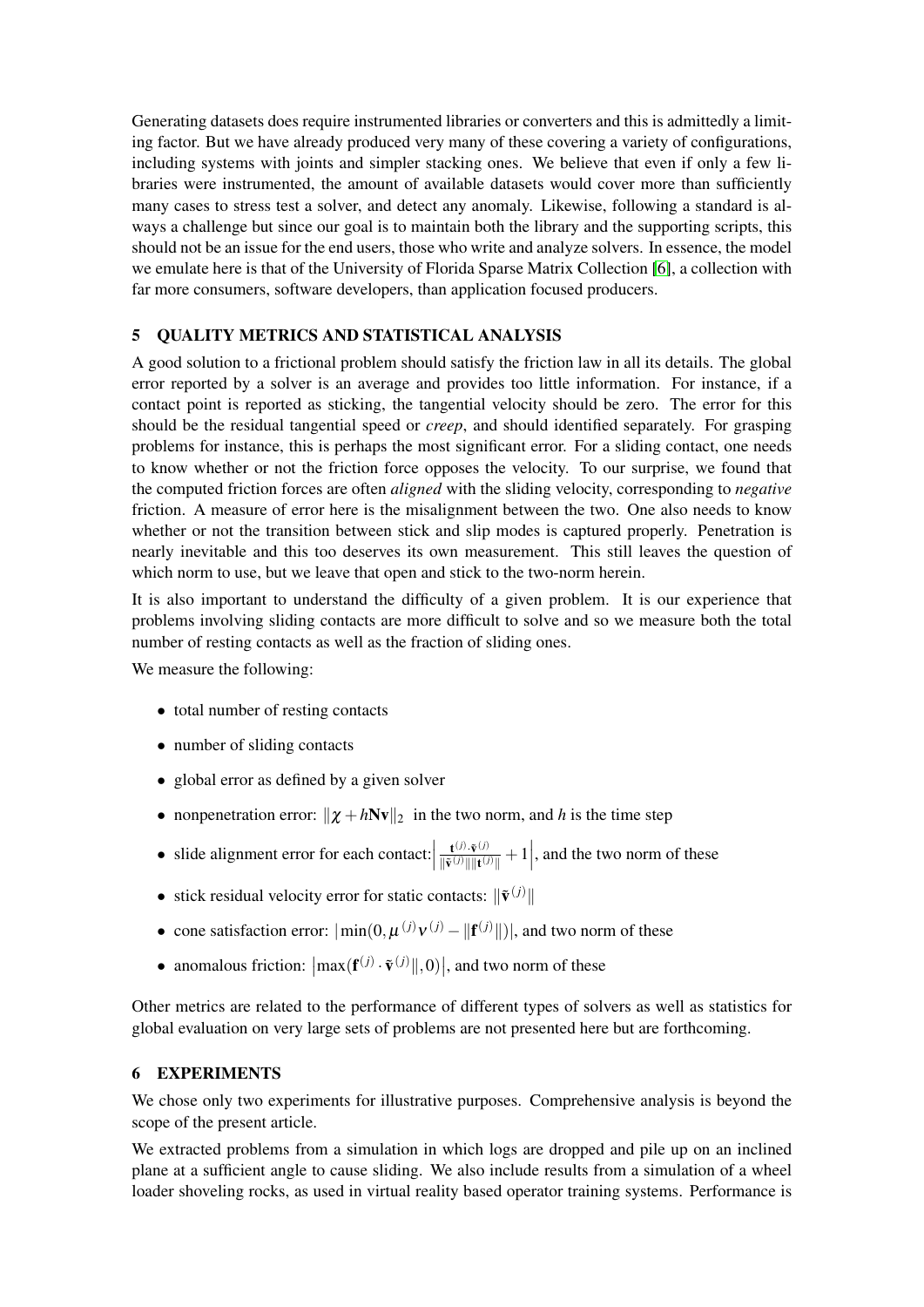<span id="page-6-0"></span>

Figure 2: Slanted log pile and wheel loader simulations.

critical for the latter case because of real-time constraints, and this begs the questions of which type of errors are acceptable, which aren't. Still frames are shown in Fig [2.](#page-6-0)

The data was collected from the AgX toolkit www.algoryx.se first. This uses a split solver, where standard constraints and normal forces are computed with an block principal pivot LCP solver [\[14\]](#page-9-13), and friction are computed with PGS. This procedure is repeated a number of times to approximate the Coulomb law.

We then used our framework to experiment with four different solvers on the slanted log pile. First comes PGS, then a solver of Morales et al. [\[21\]](#page-9-14) using a combination of subspace minimization method and PGS, the non-smooth Newton method of Alart and Curnier [\[4\]](#page-8-11), and the AgX solver itself. These are labeled as "PGS", "Morales", "Alart-Curnier", and "Block Pivot", respectively, and appear anticlockwise from the south-east corner in Fig. [3,](#page-7-2) on which the metrics of Sec. [5](#page-5-0) are plotted. We let the PGS solver reach a stagnation point which is around 200 iterations. For the other solvers, we chose parameters so they would perform approximately the same amount of work in terms of linear algebra. The solutions produced appear to be the best they can deliver according to our experiments.

We arranged the results in such a way as to give a global picture of the solver's performance over many frames. The bar graphs are cumulative: the height corresponds to the total number of contacts. The number of contacts with bad sliding direction appear at the bottom in black, above, in light red is the number of sliding contacts with good alignment, and in dark red at the top, the number of sticking contacts. The alignment error is the red line, creep is in pale blue, and the friction cone violation is in black. There is one column and point on each curve for each frame extracted from the simulation. Clearly, alignment errors are big and the number of cases of "negative" friction is significant for all solvers and all configurations. Given that not all contacts are sliding, this would not be noticed in the global error. Worthy of notice is that the total number of contact varies between solvers, meaning that they identify different numbers of resting and separating contacts. The Morales solver underestimates the former if the other three solvers are any indication of the correct solution. The Alart-Curnier solver exhibits a number of anomalous solutions, even though the problems are similar from frame to frame.

For the wheel loader simulation, we only present the result from the AgX solver in Fig. [4.](#page-7-3) The PGS solver failed systematically on this problem. The Morales solver is not designed to handle problems with both constraints and contacts. And the Alart-Curnier solver was too slow and had too many failures. It is not clear if this is due to an implementation error, or because of numerical issues such as ill-conditioning. What the graph demonstrates is that errors are consistent throughout the simulation, a good thing for an operator training application, but the amount of creep is significant, and so is the number of contacts with negative friction. This is problematic for a vehicle as this causes the wheels to slip. This information can be used then to improve the situation by testing parameters in the analysis environment, i.e., without running the simulation again. This also begs the question of whether or not one should focus on producing a solver with "hard" stiction, perhaps at the cost of introducing larger errors somewhere else.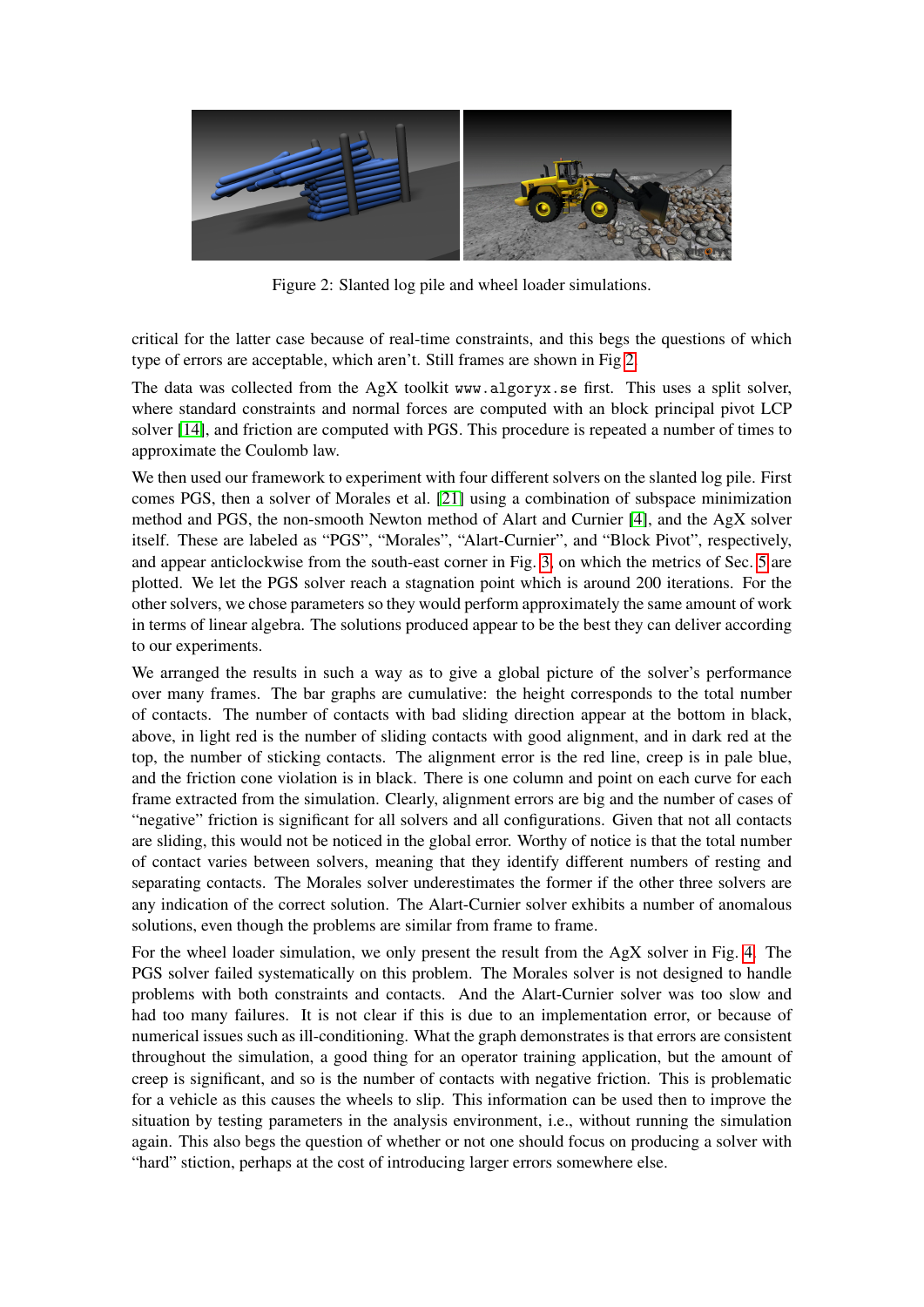<span id="page-7-2"></span>

<span id="page-7-3"></span>Figure 4: Performance statistics for the block pivot solver on the wheel-loader.

## <span id="page-7-0"></span>7 DISCUSSION

The paper is not an article about solvers and we present data only to show that the framework can give extensive quantitative information about given numerical methods. Yet the data clearly shows that at least four methods which are used routinely produce errors of the kind which, to our knowledge, has never been reported before. Yet just these two examples make our point and demonstrate our contribution. Our dataset specification and toolchain makes it easy to test and compare solvers, and the metrics we introduced provide comprehensive information allowing for deeper understanding.

## <span id="page-7-1"></span>8 CONCLUSION

We believe that the HDF5 layout specification, the metrics we introduced, along with the datasets and software we published on our website can and will help analyzing and constructing new, better and faster solvers, concentrating on algorithms instead of software development. From our own experience in developing solvers, this type of infrastructure is in fact a necessity. Testing new ideas from within a simulation library and running series of test cases is much more difficult, and not necessarily more enlightening. There is already a lot of useful information in the solution of a single incremental problem indeed.

The next stage is to collect datasets and perform extensive testing of existing solvers in order to establish a more accurate picture of the state of the art in solving frictional contact problems.

We are developing a set of reference datasets which can be used to test the fundamental proper-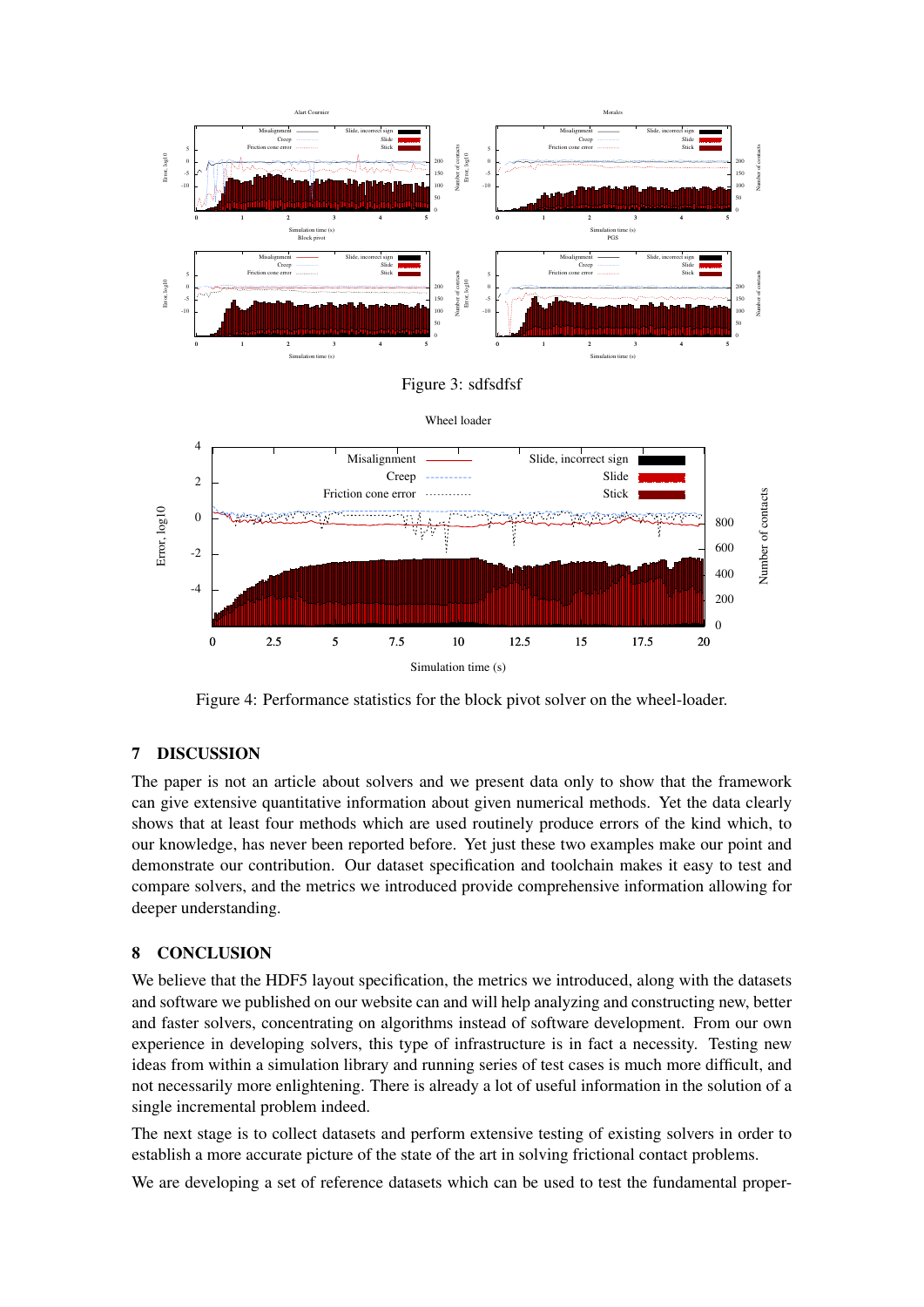ties of a solver such as stick-slip transitions, isotropy and creep. But various issues only appear when considering objects with different shapes, length scales and mass ratios. Ill-conditioning for instance can make a solver fail. Datasets including more difficult problems must be included in a comprehensive collection. We already provide large and complex examples and will continue to produce datasets which allow to stress test solvers.

An extension to support minimal coordinates is being considered, though few solvers support that at the moment.

#### ACKNOWLEDGEMENTS

Part of this research was conducted using the resources of High Performance Computing Center North (HPC2N), and support from Algoryx Simulation AB.

This work was partially supported by the National Science Foundation through the National Robotics Initiative NSF CCF-1208468, DARPA W15P7T-12-1-0002, and Lockheed-Martin Advanced Technology Laboratory. Any opinions, findings, conclusions, or recommendations expressed herein are those of the authors and do not necessarily reflect the views of the funding agencies.

#### REFERENCES

- <span id="page-8-5"></span>[1] V. Acary, M. Brémond, T Koziara, and Franck Pérignon. FCLIB: a collection of discrete 3D frictional contact problem. Technical Report 444, hal-00945820v2, Inria,, 2014.
- <span id="page-8-0"></span>[2] Vincent Acary and Bernard Brogliato. *Numerical Methods for Nonsmooth Dynamical Systems. Applications in Mechanics and Electronics*. Springer-Verlag, 2008.
- <span id="page-8-8"></span>[3] Vincent Acary, Olivier Bonnefon, and Bernard Brogliato. *Nonsmooth Modeling and Simulation for Switched Circuits*. Springer-Verlag, 2011.
- <span id="page-8-11"></span>[4] P. Alart and A. Curnier. A mixed formulation for frictional contact problems prone to newton like solution methods. *Computer Methods in Applied Mechanics and Engineering*, 92(3):353 – 375, 1991.
- <span id="page-8-7"></span>[5] Algoryx Simulations AB. AgX multiphysics simulation toolkit, Sep 2015. URL [www.](www.algoryx.se) [algoryx.se](www.algoryx.se).
- <span id="page-8-10"></span>[6] Timothy A. Davis and Yifan Hu. The University of Florida Sparse Matrix Collection. *ACM Transactions on Mathematical Software*, 38(1), Nov 2011.
- <span id="page-8-3"></span>[7] E. Drumwright and D.A. Shell. An evaluation of methods for modeling contact in multibody simulation. In *Robotics and Automation (ICRA), 2011 IEEE International Conference on*, pages 1695–1701, May 2011.
- <span id="page-8-9"></span>[8] Evan Drumwright. Moby, Sep 2015. URL <http://physsim.sourceforge.net/>.
- <span id="page-8-4"></span>[9] Evan Drumwright and Dylan Shell. Extensive analysis of linear complementarity problem (LCP) solver performance on randomly generated rigid body contact problems. In *Proc. IEEE/RSJ Intl. Conference on Intelligent Robots and Systems (IROS)*, Portugal, 2012.
- <span id="page-8-2"></span>[10] Evan Drumwright and Dylan A. Shell. Modeling contact friction and joint friction in dynamic robotic simulation using the principle of maximum dissipation. In *Algorithmic Foundations of Robotics IX*, pages 249–266, 2010.
- <span id="page-8-1"></span>[11] Francisco Facchinei and Jong-Shi Pang. *Finite-dimensional variational inequalities and complementarity problems. Vol. I*. Springer-Verlag, New York, 2003.
- <span id="page-8-6"></span>[12] Gazebo, 2015. URL <www.gazebosim.org>.